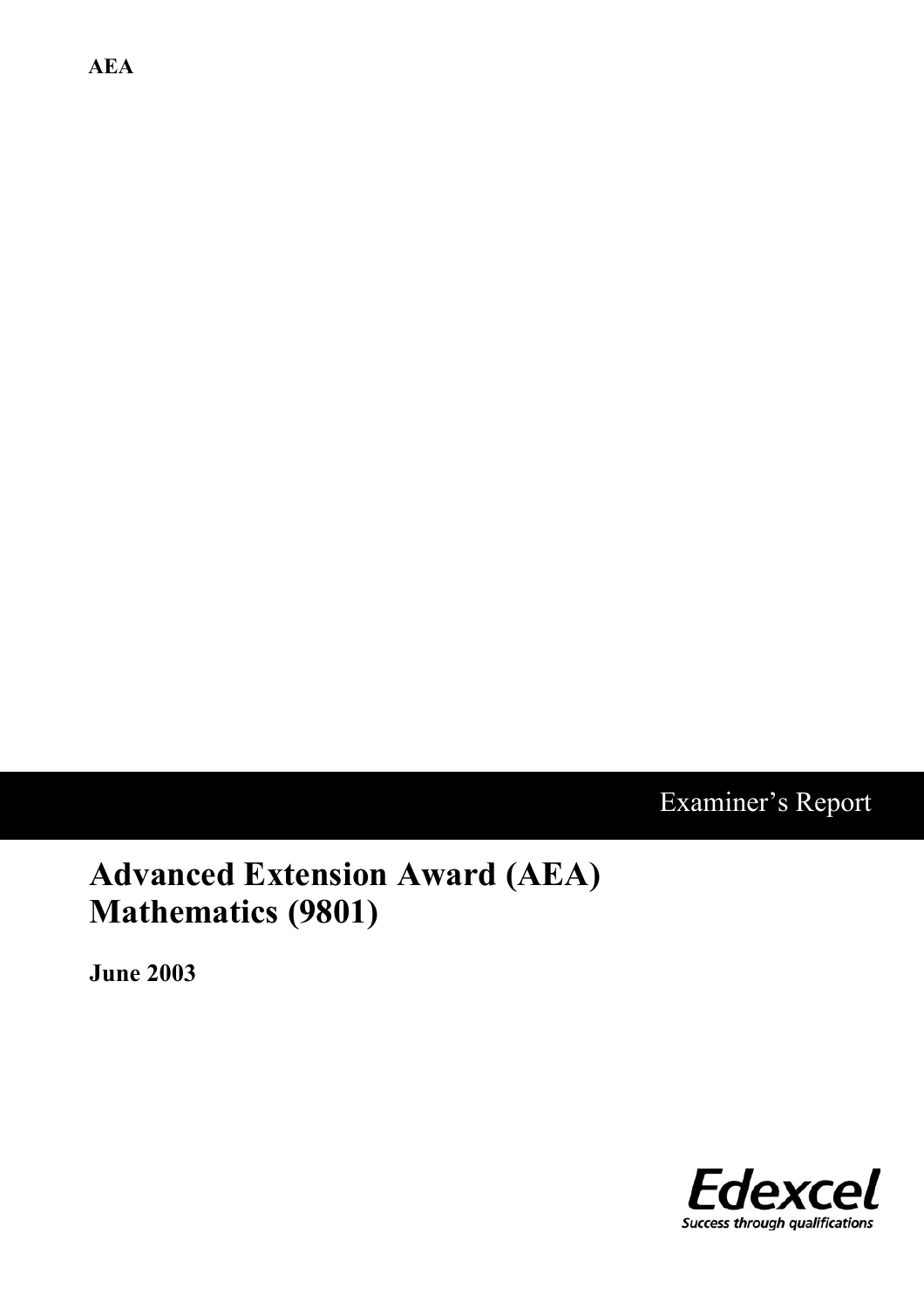Edexcel is one of the leading examining and awarding bodies in the UK and throughout the world. We provide a wide range of qualifications including academic, vocational, occupational and specific programmes for employers.

Through a network of UK and overseas offices, Edexcel's centres receive the support they need to help them deliver their education and training programmes to learners.

For further information please call our Customer Response Centre on 0870 240 9800, or visit our website at www.edexcel.org.uk.

June 2003

Publications Code UA 014165

All the material in this publication is copyright © London Qualifications Ltd June 2003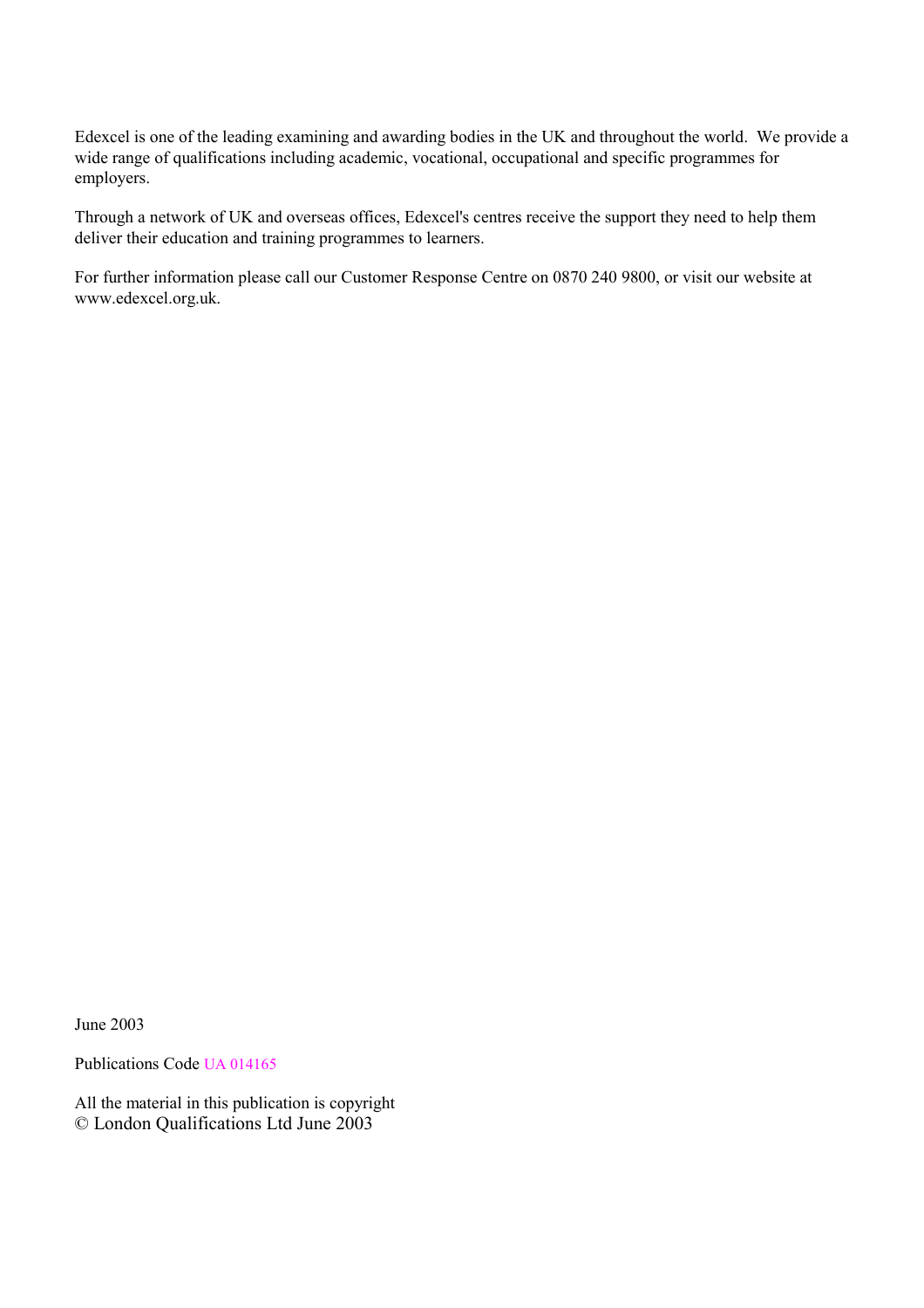#### **Contents**

| 9801 Mathematics Advanced Extension Award |  |  |  |
|-------------------------------------------|--|--|--|
| Grade Boundaries and Pass Rate Statistics |  |  |  |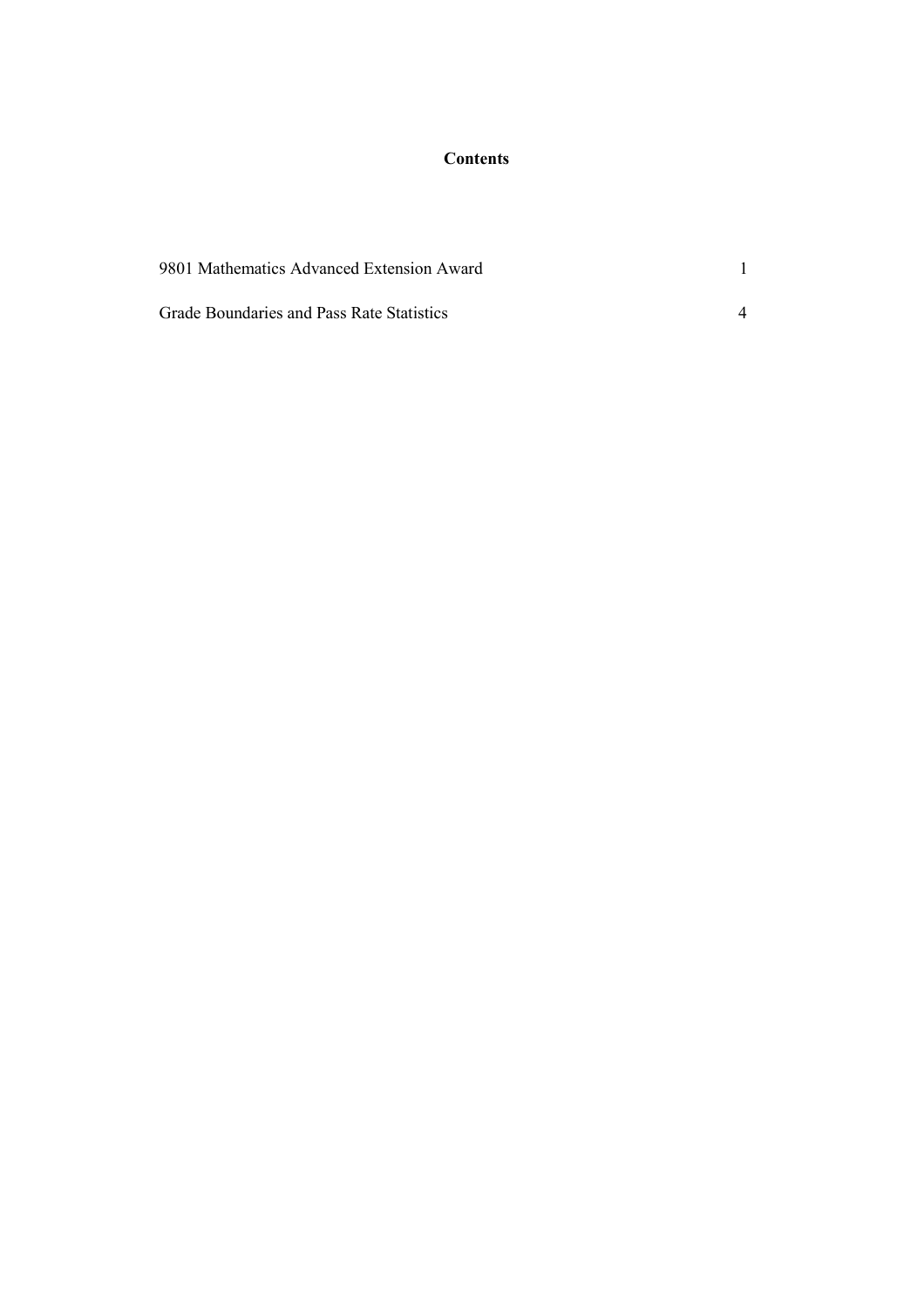### **Mathematics Advanced Extension Award Specification 9801**

#### **(Maximum mark: 100) (Mean mark:** 40.6**; Standard deviation:** 20.4**)**

#### **Introduction**

There was a mixed standard of entry again this year and the examiners saw scripts with marks ranging from 0 to 100. Questions 3 and 4 were accessible to most candidates as were the first couple of parts in questions 5, 7 and sometimes 6. There were plenty of discriminators in questions 5(c), 6(c) and 7(e) and some excellent solutions were seen to these by candidates gaining distinction. The first two questions revealed weaknesses across all abilities. Those who failed to draw a diagram and use some simple geometry usually failed to produce a convincing argument in question 1 and many got lost in a sea of trigonometric formulae in question 2 because they lacked a suitable strategy.

#### **Report on individual questions**

#### **Question 1**

The key to this question was to observe that *OA* was equal in length to *AB* and therefore triangle *OAB* was isosceles. Those who realized this were usually able to establish that angle *BOX* was  $\frac{3}{2}$ 8  $\frac{\pi}{2}$  and complete the question. A large number of candidates could show that the tan of angle *BOX* was  $1 + \sqrt{2}$ , but they were unable to convincingly explain why the angle was  $\frac{3}{3}$ 8  $\frac{\pi}{g}$  by using the given diagram. Some candidates used the midpoint *M* of *OB* and tried to find tan(*BAM*) but they were rarely successful, as few could establish the correct length of *AM*. Other attempts involved scalar products or the use of tan(*A*+*B*) formulae but these rarely considered triangle *OAB* and so were worthless as solutions to this question. A salutary lesson for all here is to look carefully at a given diagram and see what information it gives before wading in with lots of calculations.

#### **Question 2**

The "think before you leap" warning applied equally well to this question. Candidates who realized that they were seeking values of  $\tan \theta$ , and set about trying to convert the terms in the equation into tangents, usually made quick progress. Many realized that  $\sin \theta \sec \theta = \tan \theta$  but the key step was then to divide throughout by  $\cos^2 \theta$ . Those who did this were usually able to form a simple cubic equation in  $\tan \theta$  and complete the question. Far too many scripts contained a page or more of work, using all conceivable trigonometric identities but with no clear strategy. There were several other neat solutions to this question. They usually led to a line such as  $\sin \theta (\sin 2\theta - 1) = 2 \cos \theta (\sin 2\theta - 1)$  or  $2 \sin \theta \cos \theta (\sin \theta - 2 \cos \theta) = \sin \theta - 2 \cos \theta$ . It was disappointing though when the candidates cancelled the common factor instead of collecting terms on one side, factorizing and therefore finding both solutions to the equation.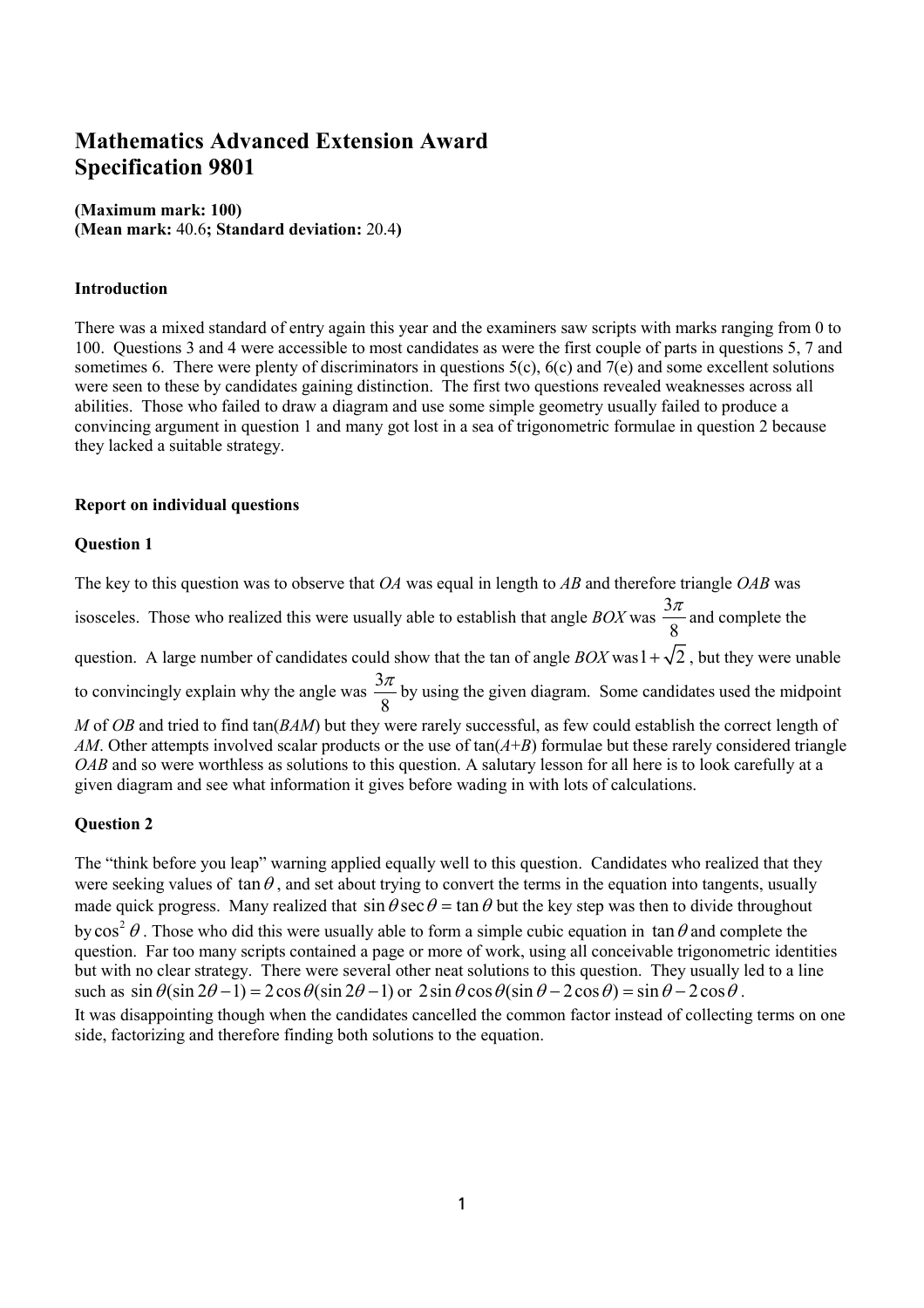#### **Question 3**

This was a popular question and a good source of marks for most candidates. The vast majority found a correct equation for the tangent but it was disappointing at this level to see some answers being left with variable gradient. Weaker candidates could not find the coordinates of *Q* but many achieved this successfully either using an equation in terms of *t* or sometimes in terms of *x* or *y*. A large number found the area of the trapezium by integration, though many others wrote its area down directly. The integration to find the area under the curve was carried out correctly by many candidates. A common arithmetic error was to obtain this area as  $\frac{96}{5} - \frac{3}{5}$ , rather than  $+\frac{3}{5}$  but there were a number of fully correct solutions to this question that also warranted

2 S marks as well.

#### **Question 4**

Nearly all the candidates knew the correct method and attempted to apply it and a good number selected  $x = 1$  to find *D* immediately. Others made careless errors at the start and

 $(1 - x^2)$  or  $(1 - x)^3$  as the multiplier of  $(Ax + B)$  were sometimes seen. Often those who started correctly indulged themselves in excessive algebraic manipulation which often led to errors and wasted time. Fully correct solutions to part (a) were not as frequent as one might have expected. In part (b) it was disappointing to see a number of students using Maclaurin's theorem, rarely with much success, but those who did use the binomial expansions were usually able to obtain a series expansion for  $f(x)$  although completely accurate answers were less common. Many candidates did not appreciate that the series expansion could be used to find  $f(0)$  and  $f'(0)$  and only a handful appreciated that the equation of the tangent was obtained from the first two terms of their expansion. Some differentiated the original expression for f(*x*) whilst others used their expression found from the partial fractions but neither approach was particularly neat and did not qualify for an S mark.

#### **Question 5**

The sketch was well done here and most candidates went on to differentiate the function correctly and found the minima at  $x^2 = \frac{29}{3}$ 2  $x^2 = \frac{29}{2}$  and many obtained the minimum of  $\frac{-441}{16}$ 4λ  $\frac{-441}{40}$  or equivalent. Some then gave the range as  $f > \frac{-110.25}{\lambda}$  or  $\frac{-110.25}{\lambda} < f < \frac{100}{\lambda}$  $\geq \frac{-110.25}{10.25}$  or  $\frac{-110.25}{10.25} < f < \frac{100}{10.25}$ . A few weaker candidates simply thought that the minimum was at  $x = \pm 3\frac{1}{2}$  (midway between 2 and 5). Part (c) proved beyond all but the best candidates and completely correct solutions were rare; it was disappointing to see so few attempting to sketch  $|f(x)|$  for this should have enabled

them to see how to get started. Unfortunately some promising attempts failed because the candidates did not notice that  $\lambda$  was an integer or they failed to consider the cases where the horizontal line is a tangent to the curve.

#### **Question 6**

There were many good responses to parts (a) and (b). Some unusual methods were sometimes seen in part (a) where candidates observed that  $2 + \sqrt{3} = \frac{(1 + \sqrt{3})^2}{2}$ 2  $+\sqrt{3} = \frac{(1+\sqrt{3})^2}{2}$ . In part (c) a good number of candidates was able to show that  $n = 2[a - \sqrt{a^2 - 15}]$  and often these candidates saw that the pairs  $(a, n) = (4, 6)$  and  $(8, 2)$  satisfied this condition. What they found difficult was establishing that there were no other values. Some candidates chose to square the above expression for *n* and obtained  $a = \frac{n^2 + 60}{n}$ 4  $a = \frac{n}{2}$ *n*  $=\frac{n^2+60}{1}$ . A systematic search usually gave them the correct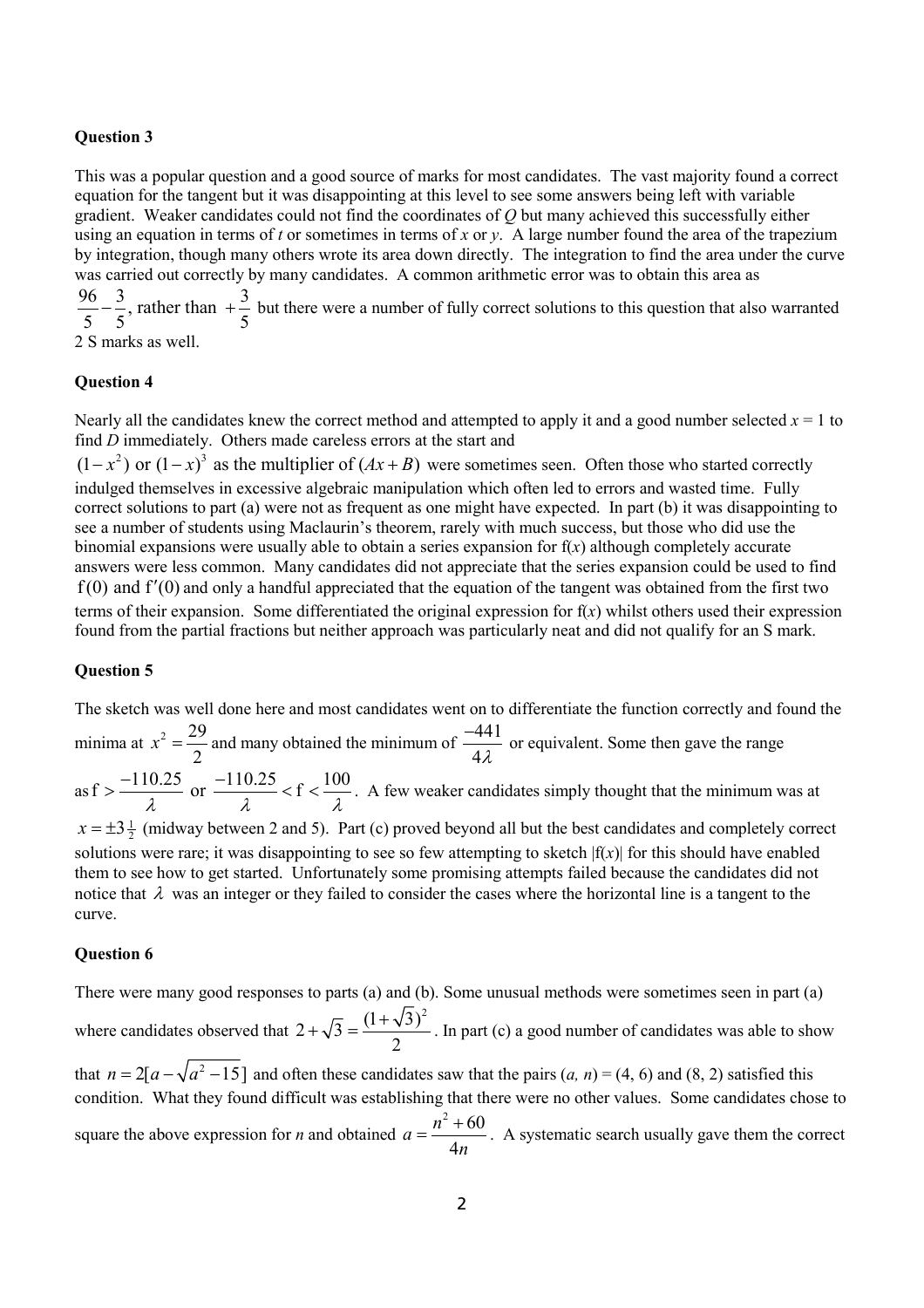solution pairs plus  $a = 4$  with  $n = 10$  and  $a = 8$  with  $n = 30$  but they usually failed to check whether or not all their solutions were valid.

#### **Question 7**

The first two parts were answered well by the majority of candidates although a few weaker ones had

 $\pi$  and  $\frac{3}{2}$  $2^{7}$  2  $\frac{\pi}{4}$ ,  $\pi$  and  $\frac{3\pi}{4}$  and some did not realize that they needed to integrate by parts a second time in part (b). In part

(c) some used their result from part (b) with limits of  $(2n-2)\pi$  and  $(2n-1)\pi$  whilst others evaluated the first few terms of the sequence and tried to spot a pattern. In part (d) a general proof that the sequence formed a geometric series was required, and only the very best candidates provided this. However many were able to use the  $S_n$  formula and, provided they simplified their formula for *r*, they usually went on to obtain the printed result. Part (e) was answered well in many cases and there were several excellent convincing arguments. The

candidates who considered the sequence of areas below the *x*-axis and related this sum to their answer in part (d) and the given result were usually able to secure the answer in a few lines. Others never saw this connection and made little progress.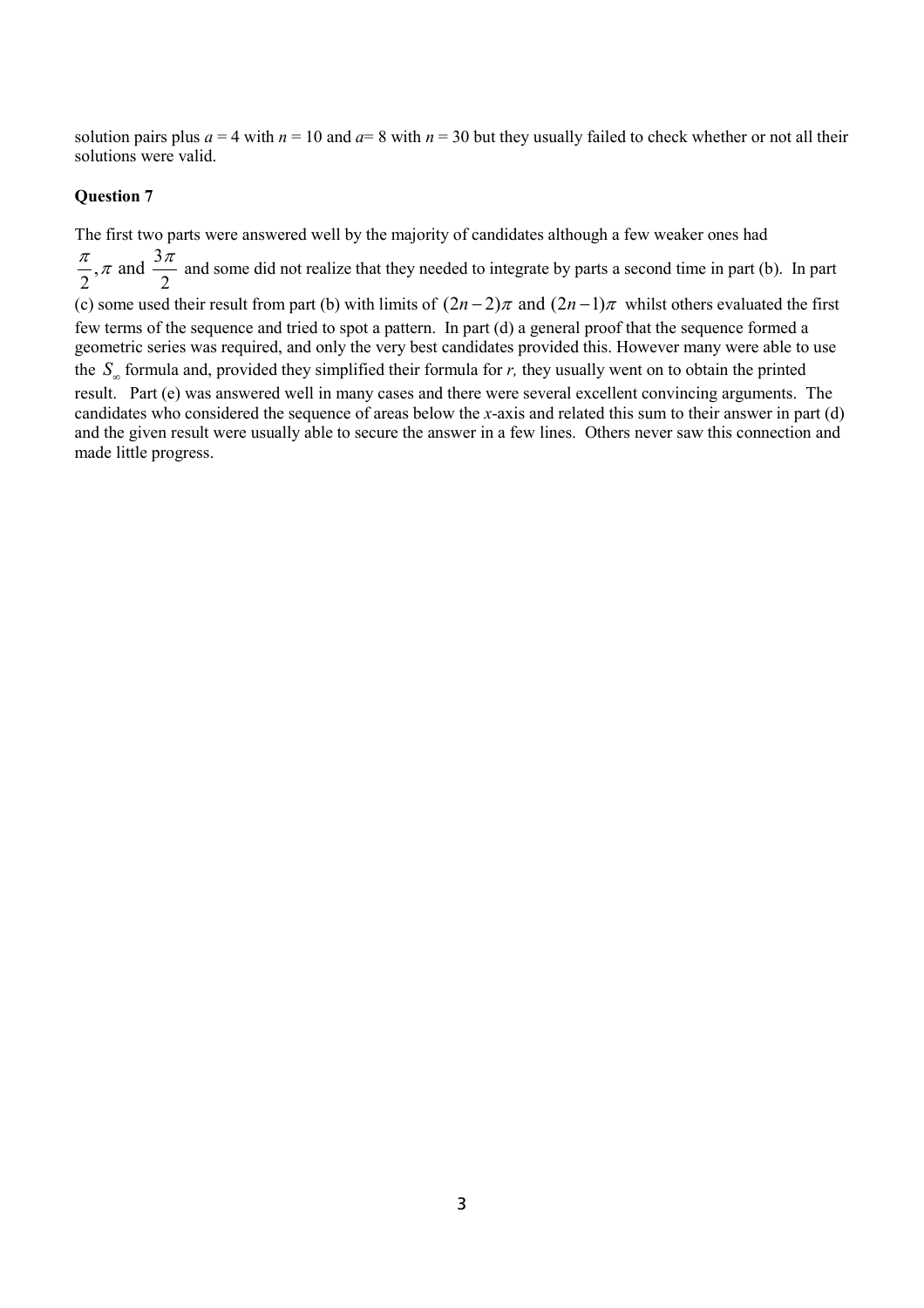## **Grade Boundaries and Pass Rate Statistics June 2003**

### **Mathematics Advanced Extension Award Examination**

| <b>Subject</b><br><b>Number</b> | <b>Subject Max</b><br>Raw | <b>Grade Boundaries</b> |       |          |  |
|---------------------------------|---------------------------|-------------------------|-------|----------|--|
|                                 |                           | <b>Distinction</b>      | Merit | Ungraded |  |
| 9801                            | 0 <sub>0</sub>            |                         | 50    |          |  |

| <b>Subject</b><br><b>Number</b> | <b>Cumulative Percentages of Candidates at</b><br><b>Number of Passes and Pass %</b><br><b>Number Sat</b><br><b>Specified Grades</b> |      |                    |       |          |
|---------------------------------|--------------------------------------------------------------------------------------------------------------------------------------|------|--------------------|-------|----------|
|                                 |                                                                                                                                      |      | <b>Distinction</b> | Merit | Ungraded |
| 9801                            | 1007                                                                                                                                 | 32.2 | 9.6                | 32.3  | 100.0    |